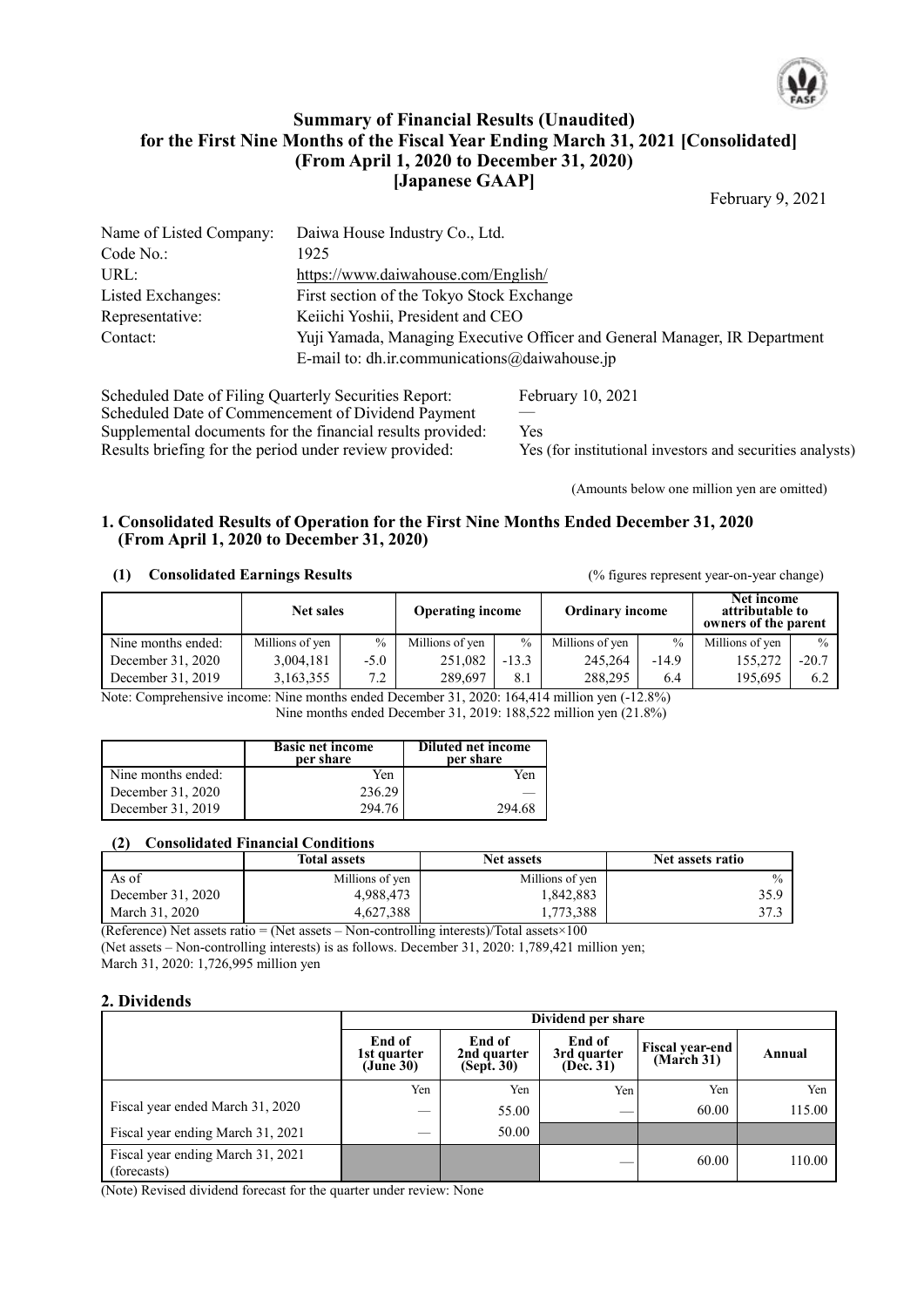### **3. Consolidated Earnings Forecasts for the Fiscal Year Ending March 31, 2021 (From April 1, 2020 to March 31, 2021)**

| (% figures represent year-on-year change) |  |
|-------------------------------------------|--|
|-------------------------------------------|--|

|                                      | <b>Net sales</b> |        | <b>Operating income</b> |         | <b>Ordinary income</b> |         | Net income<br>attributable to owners<br>of the parent |               | <b>Basic net</b><br>income per<br>share |
|--------------------------------------|------------------|--------|-------------------------|---------|------------------------|---------|-------------------------------------------------------|---------------|-----------------------------------------|
|                                      | Millions of yen  |        | % Millions of yen       |         | % Millions of yen      | $\%$    | Millions of yen                                       | $\frac{0}{0}$ | Yen                                     |
| Fiscal year ending<br>March 31, 2021 | 4,000,000        | $-8.7$ | 258,000                 | $-32.3$ | 243,000                | $-33.9$ | 130,000                                               | $-44.4$       | 198.05                                  |

(Note) Revised forecast for the quarter under review: None

#### **Notes:**

- **(1) Changes in Significant Subsidiaries during the Period under Review (This refers to changes in specified subsidiaries associated with changes in the scope of consolidation): None**
- **(2) Application of Accounting Methods Unique to the Preparation of the Quarterly Consolidated Financial Statements: None**
- **(3) Changes in Accounting Policies Applied, Changes in Accounting Estimates and Retrospective Restatement**
	- 1) Changes in accounting policies applied due to amendment of accounting standards: None
	- 2) Changes in accounting policies due to reasons other than 1): None
	- 3) Changes in accounting estimates: None
	- 4) Retrospective restatement: None

#### **(4) Number of Issued and Outstanding Shares (Common Stock)**

**1) Number of shares at the end of the period (including treasury stock)**

| As of December 31, 2020                              | $\frac{1}{2}$ 666,238,205 shares   As of March 31, 2020 | 666,238,205 shares |
|------------------------------------------------------|---------------------------------------------------------|--------------------|
| 2) Number of treasury stock at the end of the period |                                                         |                    |

| As of December 31, 2020 | 12,158,417 shares   As of March 31, 2020 | 2 218 771<br>shares |
|-------------------------|------------------------------------------|---------------------|
|                         |                                          |                     |

#### **3) Average number of shares during the period**

| N <sub>the</sub> months ended |                    | Nine months ended | 663,922,282 shares |
|-------------------------------|--------------------|-------------------|--------------------|
| December 31, 2020             | 657,116,248 shares | December 31, 2019 |                    |
|                               |                    |                   |                    |

### **\* This financial results report is not required to be audited by certified public accountants or audit corporations**

### **\* Remarks on appropriate use of forecasted results of operation and other special matters**

#### **(Notes regarding forward-looking statements)**

Consolidated earnings forecasts are based on assumptions in light of the information available as of the date of announcement of this material and the factors of uncertainty that may possibly impact the future results of operation. These statements do not mean that the Company pledges to realize such statements. Actual results may differ significantly from those presented herein as a consequence of numerous factors such as the financial market, economic conditions, competitor situations and fluctuations in land prices.

Please refer to the section of "1. Qualitative Information Regarding Consolidated Results for the Period under Review (3) Explanation regarding forecasts, such as of future business performance figures" of "the Attached Material" on page 5 for the suppositions that form the assumptions for earnings forecasts.

#### **(Obtaining supplementary explanatory materials)**

The Company plans to hold a briefing for institutional investors and securities analysts on February 9, 2021. Relevant financial statements to be handed out at the briefing will be posted on our official website at the same time.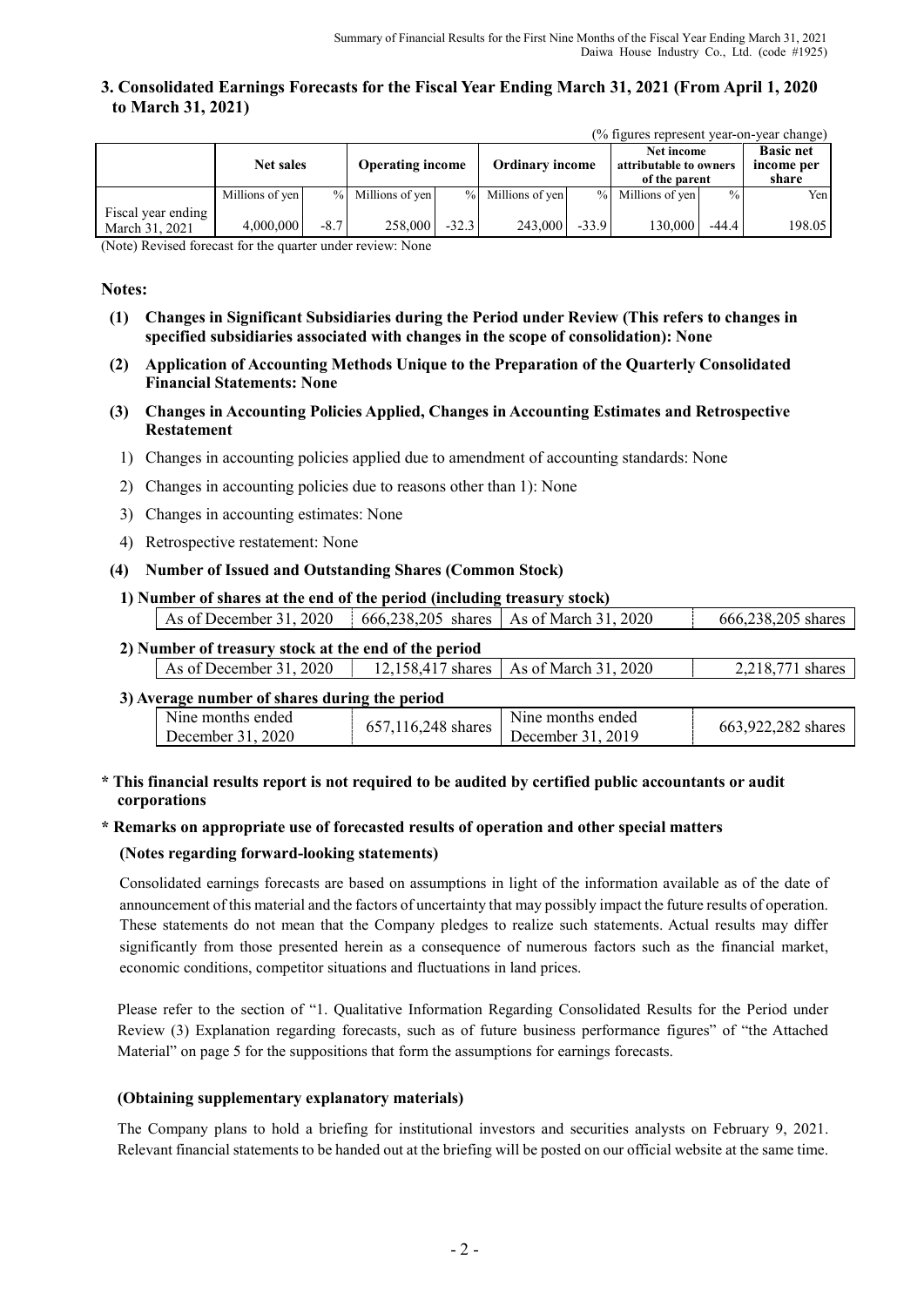# **Contents of the Attached Material**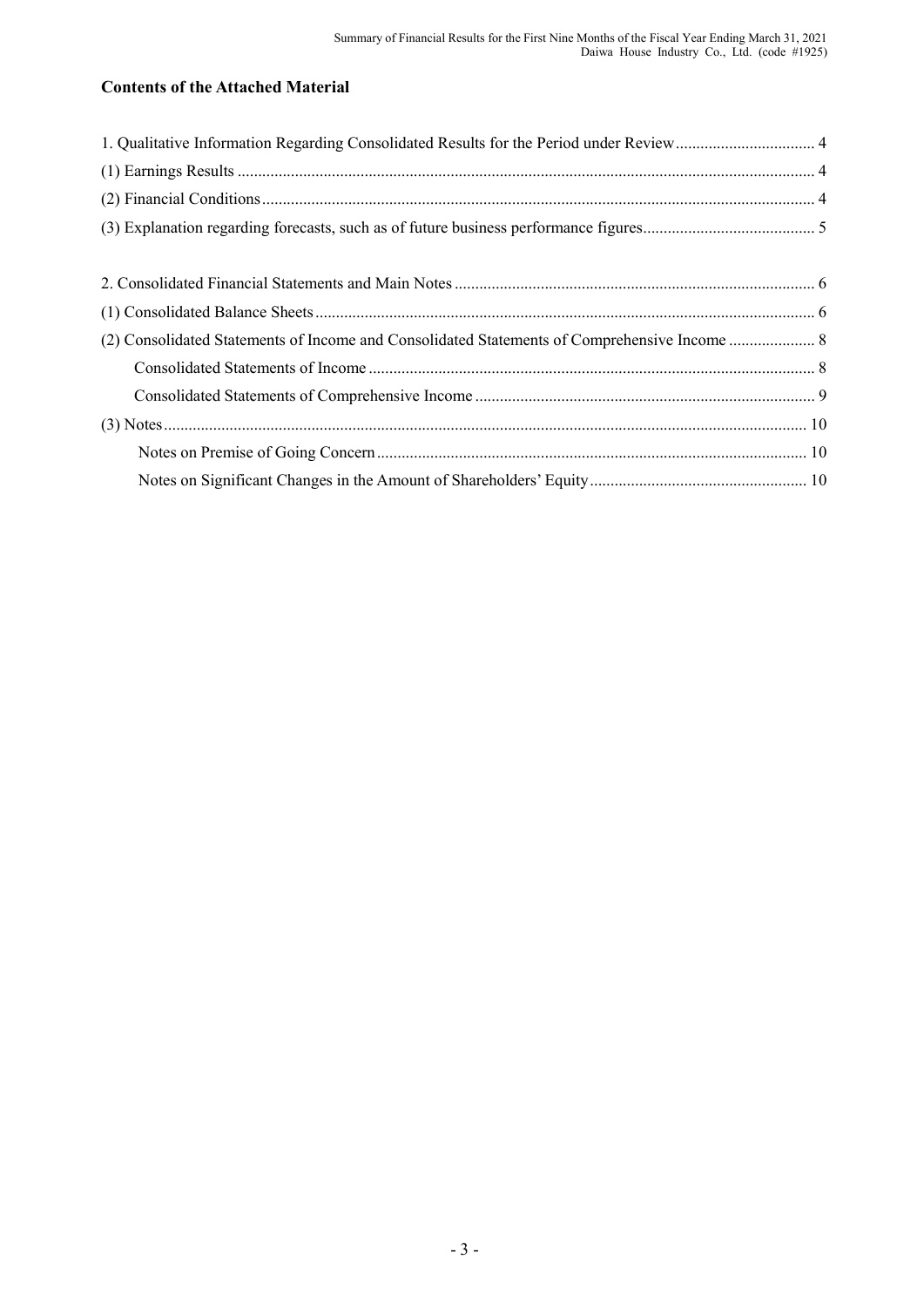## **1. Qualitative Information Regarding Consolidated Results for the Period under Review**

## **(1) Earnings Results**

During the first nine-month period under review, the Japanese economy continued on a recovery trend, supported by improvements in consumer spending and tourist industry as a result of the "Go To" Campaign by the Japanese government and a recovery in automobile production and sales. However, since November 2020, there has been a significant increase in the number of people newly infected with COVID-19, raising concerns about its adverse impact on the economy.

In the housing market, the number of new housing starts declined year on year for owner-occupied houses, built-for-sale houses, and rental housing. In the general construction market, while the total floor space of construction starts increased for warehouses, other uses decreased, and the overall decrease was compared with the previous year.

Amid this operating environment, we reviewed our strategies for each business, while continuing to base our actions on the Group's Sixth Medium-Term Management Plan (which commenced in fiscal 2019). We also took appropriate measures such as launching products that match the "new normal" environment to live with COVID-19.

Moreover, we have appointed more outside directors to strengthen the Group's governance and realize greater diversity in hiring practices. In addition, we have worked to transfer authority to officers directly involved in operational execution and to redefine responsibilities, and have reinforced our organizational capability to respond to risks that differ depending on the sphere of business or geographical region in which the Group operates. In such ways, we have redesigned our corporate system to make future growth possible.

However, due to the impact of COVID-19, the Daiwa House Group recorded consolidated net sales of 3,004,181 million yen (-5.0% year on year) for the first nine months of the fiscal year ending March 2021. Operating income came to 251,082 million yen  $(-13.3\%$  year on year), ordinary income came to 245,264 million yen (-14.9% year on year), while net income attributable to owners of the parent amounted to 155,272 million yen (-20.7% year on year).

## **(2) Financial Conditions**

Total assets as of the end of the consolidated nine-month reporting period amounted to 4,988,473 million yen, an increase of 361,084 million yen compared with 4,627,388 million yen in total assets at the end of the previous consolidated fiscal year. This was principally due to an increase in inventory assets from the purchase of real estate for sale.

Total liabilities as of the end of the consolidated nine-month reporting period amounted to 3,145,589 million yen, an increase of 291,589 million yen compared with 2,853,999 million yen in total liabilities at the end of the previous consolidated fiscal year. This was principally due to bank borrowings, as well as the issuance of bonds, to raise funds for the acquisition of inventory assets and real estate for investment and other purposes.

Total net assets as of the end of the consolidated nine-month reporting period amounted to 1,842,883 million yen, an increase of 69,494 million yen compared with 1,773,388 million yen in total net assets at the end of the previous consolidated fiscal year. This was mainly due to the posting of net income for the period attributable to owners of the parent in the amount of 155,272 million yen, which more than offset the payment of dividends to shareholders for the previous fiscal year and the acquisition of treasury stock. At the end of the term under review, these results were 1,405,509 million yen in interest-bearing liabilities excluding lease obligations among others, and a debt-equity ratio of 0.79 times. After taking the hybrid financing into account, the D/E ratio came to 0.67 times\*.

\* The D/E ratio was calculated by taking into account the equity credit of 50 percent employed in establishing the Company's credit rating for the 150 billion yen of publicly offered hybrid bonds (subordinated bonds) issued in September 2019 and 100 billion yen of hybrid loans (subordinated loans) procured in October 2020.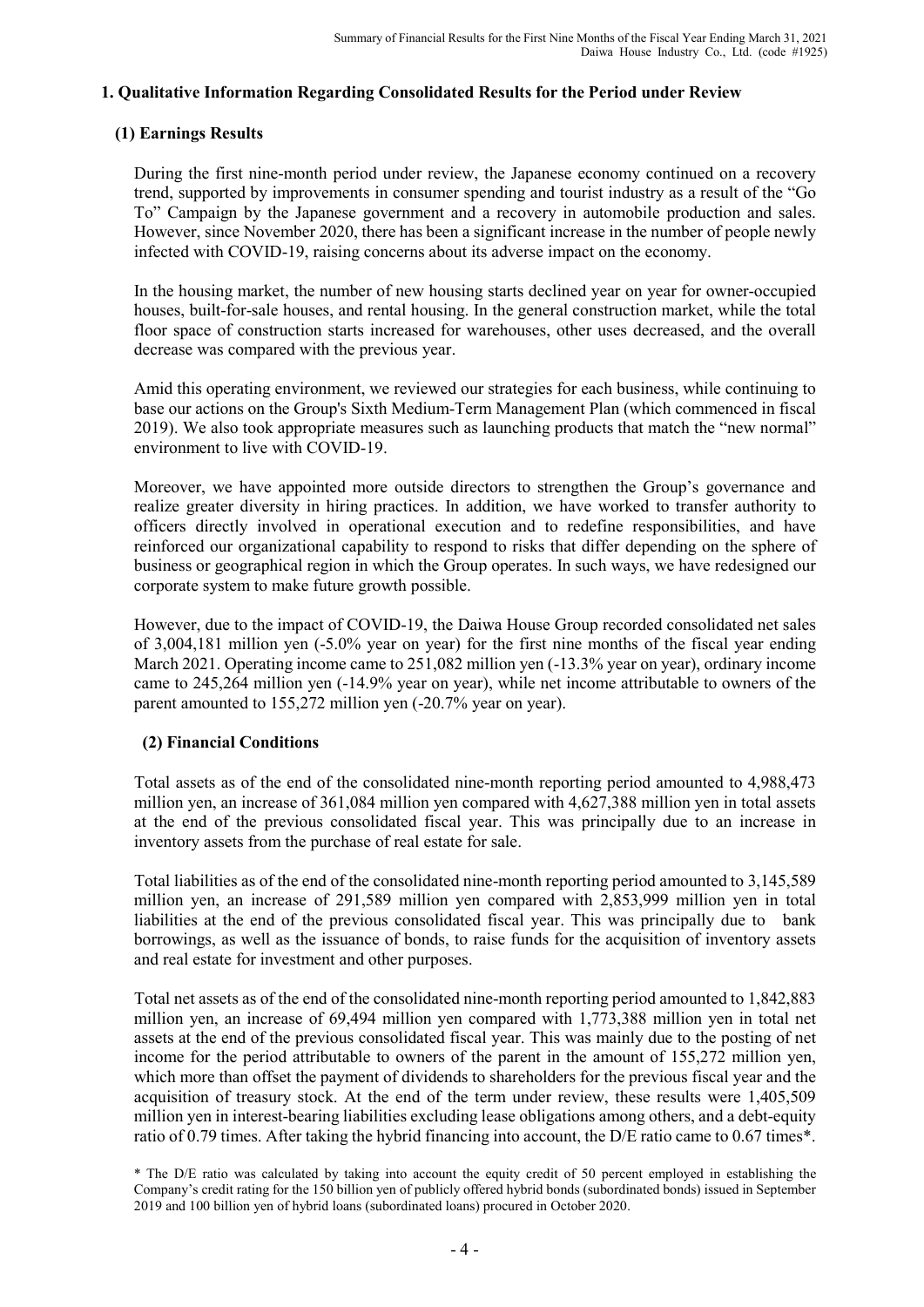## **(3) Explanation regarding forecasts, such as of future business performance figures**

At the end of the second quarter of the fiscal year under review, we determined that, although we continue to be impacted by COVID-19, the impact on our Group subsided earlier than expected and has been less than our original assumptions. Consolidated financial results for the third quarter progressed steadily relative to our full-year earnings forecast announced on November 11, 2020 and exceeded ordinary income and net income attributable to owners of the parent. This was mainly due to smooth progress of construction already ordered and firm performance in the US housing business, we saw increasing needs for logistics facility development in response to growing in-home consumption. We also benefited from government policies such as the "Go To" Campaign.

However, due to the declaration of a state of emergency issued on January 7, 2021 in response to the re-spread of COVID-19, it becomes difficult to forecast the impact on our Group operations such as hotels and sports clubs. Furthermore, these conditions may also require measures including recording an impairment loss. As such, we have not changed our earnings full-year forecast in the "Notice Concerning Surplus Dividends (Interim Dividends) and Revisions to Earnings and Dividend Forecasts for the Fiscal Year Ending March 2021", announced on November 11, 2020.

We will continue to carefully monitor our business performance and promptly announce the financial forecasts if any revisions are necessary.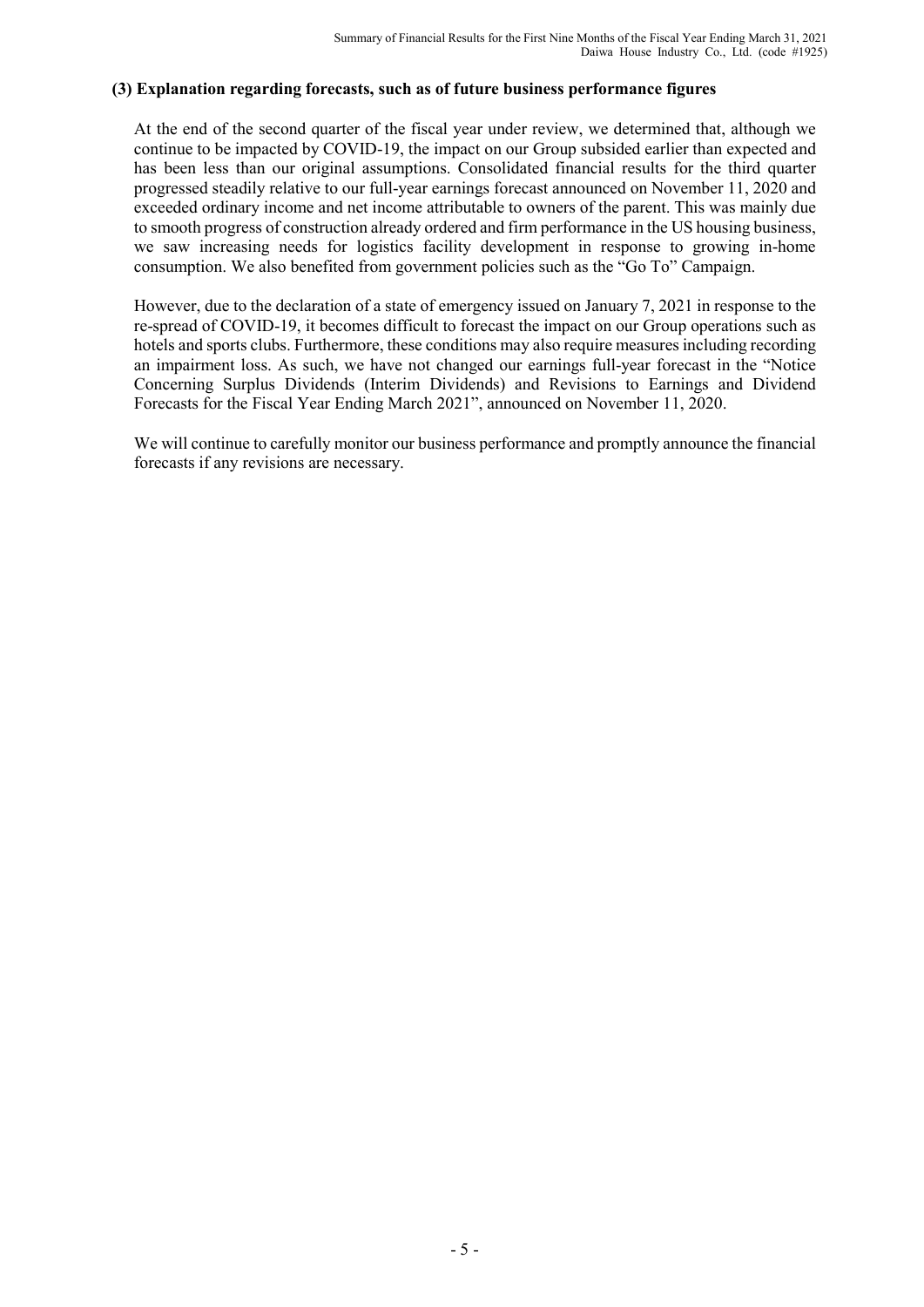## **2. Consolidated Financial Statements and Main Notes**

# **(1) Consolidated Balance Sheets**

|                                                                                  |                      | (Millions of yen)       |
|----------------------------------------------------------------------------------|----------------------|-------------------------|
|                                                                                  | As of March 31, 2020 | As of December 31, 2020 |
| Assets                                                                           |                      |                         |
| Current assets                                                                   |                      |                         |
| Cash and deposits                                                                | 281,434              | 383,611                 |
| Notes and accounts receivable from completed<br>construction contracts and other | 433,053              | 408,726                 |
| Mortgage notes receivable held for sale                                          | 18,579               | 46,590                  |
| Short-term investment securities                                                 | 814                  | 661                     |
| Costs on uncompleted construction contracts                                      | 47,861               | 55,607                  |
| Real estate for sale                                                             | 795,396              | 821,755                 |
| Real estate for sale in process                                                  | 212,850              | 271,066                 |
| Land for development                                                             | 4,443                | 4,973                   |
| Merchandise and finished goods                                                   | 18,569               | 18,820                  |
| Work in process                                                                  | 6,738                | 7,644                   |
| Raw materials and supplies                                                       | 8,984                | 8,457                   |
| Other                                                                            | 284,155              | 315,319                 |
| Allowance for doubtful accounts                                                  | $-9,016$             | $-12,845$               |
| Total current assets                                                             | 2,103,866            | 2,330,388               |
| Noncurrent assets                                                                |                      |                         |
| Property, plant and equipment                                                    |                      |                         |
| Buildings and structures                                                         | 1,044,914            | 1,119,173               |
| Accumulated depreciation                                                         | $-474,828$           | $-493,280$              |
| Buildings and structures, net                                                    | 570,086              | 625,892                 |
| Land                                                                             | 857,587              | 868,041                 |
| Other                                                                            | 447,739              | 501,496                 |
| Accumulated depreciation                                                         | $-153,696$           | $-164,615$              |
| Other, net                                                                       | 294,042              | 336,880                 |
| Total property, plant and equipment                                              | 1,721,717            | 1,830,813               |
| Intangible assets                                                                |                      |                         |
| Goodwill                                                                         | 63,457               | 67,039                  |
| Other                                                                            | 54,715               | 59,874                  |
| Total intangible assets                                                          | 118,172              | 126,914                 |
| Investments and other assets                                                     |                      |                         |
| Investment securities                                                            | 207,219              | 228,657                 |
| Lease and guarantee deposits                                                     | 241,030              | 246,533                 |
| Other                                                                            | 237,699              | 227,554                 |
| Allowance for doubtful accounts                                                  | $-2,315$             | $-2,388$                |
| Total investments and other assets                                               | 683,632              | 700,356                 |
| Total noncurrent assets                                                          | 2,523,522            | 2,658,084               |
| Total assets                                                                     | 4,627,388            | 4,988,473               |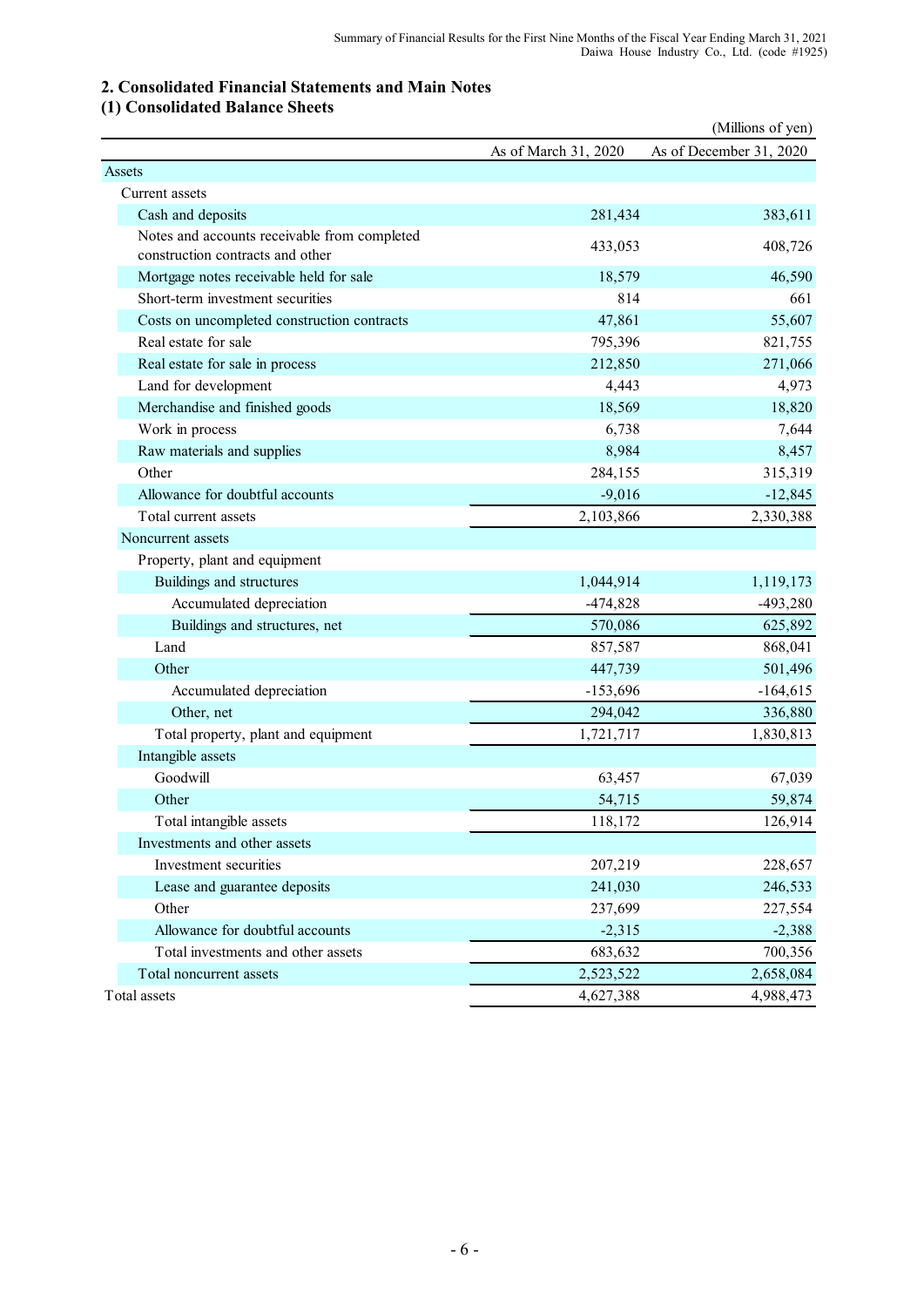|                                                            |                      | (Millions of yen)       |
|------------------------------------------------------------|----------------------|-------------------------|
|                                                            | As of March 31, 2020 | As of December 31, 2020 |
| Liabilities                                                |                      |                         |
| Current liabilities                                        |                      |                         |
| Notes and accounts payable for construction                | 360,338              | 239,066                 |
| contracts and other                                        |                      |                         |
| Short-term loans payable                                   | 110,519              | 236,929                 |
| Current portion of bonds payable                           | 65,000               | 40,000                  |
| Current portion of long-term loans payable                 | 65,669               | 64,082                  |
| Commercial papers                                          | 49,000               |                         |
| Income taxes payable                                       | 58,980               | 30,624                  |
| Advances received                                          | 77,071               | 160,950                 |
| Advances received on uncompleted construction<br>contracts | 130,633              | 124,358                 |
| Provision for bonuses                                      | 57,288               | 28,397                  |
| Provision for warranties for completed construction        | 7,484                | 7,505                   |
| Asset retirement obligations                               | 2,159                | 2,071                   |
| Other                                                      | 313,108              | 314,456                 |
| Total current liabilities                                  | 1,297,254            | 1,248,445               |
| Noncurrent liabilities                                     |                      |                         |
| Bonds payable                                              | 277,000              | 383,000                 |
| Long-term loans payable                                    | 473,689              | 678,596                 |
| Long-term lease and guarantee deposited                    | 284,323              | 283,681                 |
| Net defined benefit liability                              | 267,062              | 272,724                 |
| Asset retirement obligations                               | 49,881               | 54,113                  |
| Other                                                      | 204,789              | 225,027                 |
| Total noncurrent liabilities                               | 1,556,745            | 1,897,144               |
| <b>Total</b> liabilities                                   | 2,853,999            | 3,145,589               |
| Net assets                                                 |                      |                         |
| Shareholders' equity                                       |                      |                         |
| Capital stock                                              | 161,699              | 161,699                 |
| Capital surplus                                            | 307,154              | 304,551                 |
| Retained earnings                                          | 1,217,407            | 1,299,656               |
| Treasury stock                                             | $-7,588$             | $-33,452$               |
| Total shareholders' equity                                 | 1,678,671            | 1,732,453               |
| Accumulated other comprehensive income                     |                      |                         |
| Valuation difference on available-for-sale securities      | 36,996               | 53,193                  |
| Deferred gains or losses on hedges                         | $-10$                | $-59$                   |
| Revaluation reserve for land                               | 10,251               | 10,717                  |
| Foreign currency translation adjustment                    | 1,087                | $-6,883$                |
| Total accumulated other comprehensive income               | 48,323               | 56,967                  |
| Subscription rights to shares                              | 101                  | 100                     |
| Non-controlling interests                                  | 46,292               | 53,362                  |
| Total net assets                                           | 1,773,388            | 1,842,883               |
| Total liabilities and net assets                           | 4,627,388            | 4,988,473               |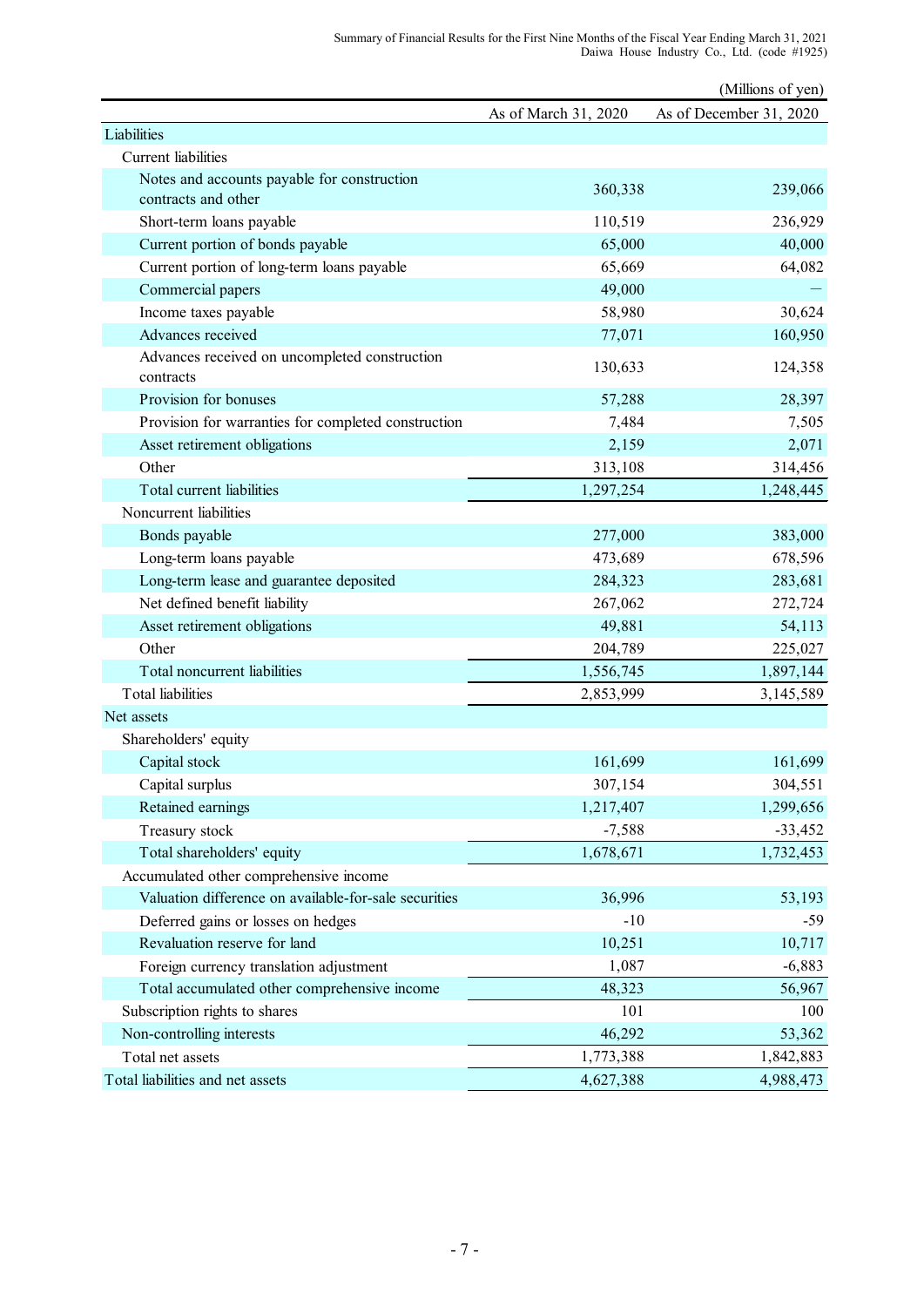# **(2) Consolidated Statements of Income and Consolidated Statements of Comprehensive Income (Consolidated Statements of Income)**

|                                                      |                       | (Millions of yen)     |
|------------------------------------------------------|-----------------------|-----------------------|
|                                                      | Nine months ended     | Nine months ended     |
|                                                      | December 31, 2019     | December 31, 2020     |
|                                                      | (From April 1, 2019   | (From April 1, 2020   |
|                                                      | to December 31, 2019) | to December 31, 2020) |
| Net sales                                            | 3,163,355             | 3,004,181             |
| Cost of sales                                        | 2,516,893             | 2,399,780             |
| Gross profit                                         | 646,462               | 604,401               |
| Selling, general and administrative expenses         | 356,764               | 353,318               |
| Operating income                                     | 289,697               | 251,082               |
| Non-operating income                                 |                       |                       |
| Interest income                                      | 2,609                 | 1,787                 |
| Dividends income                                     | 4,365                 | 4,124                 |
| Equity in earnings of affiliates                     | 63                    |                       |
| Miscellaneous income                                 | 5,218                 | 8,004                 |
| Total non-operating income                           | 12,256                | 13,915                |
| Non-operating expenses                               |                       |                       |
| Interest expenses                                    | 6,510                 | 7,381                 |
| Taxes and dues                                       | 1,502                 | 1,084                 |
| Equity in losses of affiliates                       |                       | 427                   |
| Provision of allowance for doubtful accounts         |                       | 3,915                 |
| Miscellaneous expenses                               | 5,645                 | 6,924                 |
| Total non-operating expenses                         | 13,658                | 19,733                |
| Ordinary income                                      | 288,295               | 245,264               |
| Extraordinary income                                 |                       |                       |
| Gain on sales of noncurrent assets                   | 1,081                 | 586                   |
| Gain on sales of investment securities               | 386                   | 338                   |
| Gain on liquidation of subsidiaries and affiliates   | 1,514                 |                       |
| Gain on change in equity                             | 32                    | 428                   |
| Subsidy income related to COVID-19                   |                       | 1,871                 |
| Other                                                | 0                     |                       |
| Total extraordinary income                           | 3,015                 | 3,225                 |
| <b>Extraordinary</b> losses                          |                       |                       |
| Loss on sales of noncurrent assets                   | 43                    | 145                   |
| Loss on retirement of noncurrent assets              | 2,070                 | 784                   |
| Impairment loss                                      | 8                     | 360                   |
| Loss on sales of investment securities               | 3                     | $\boldsymbol{0}$      |
| Loss on valuation of investment securities           | 171                   | 425                   |
| Loss on COVID-19                                     |                       | 7,561                 |
| Other                                                | 1                     |                       |
| Total extraordinary losses                           | 2,299                 | 9,278                 |
| Income before income taxes                           | 289,011               | 239,212               |
| Income taxes-current                                 | 78,910                | 71,612                |
| Income taxes-deferred                                |                       | 10,090                |
| Total income taxes                                   | 11,916                |                       |
| Net income                                           | 90,826                | 81,702                |
|                                                      | 198,185               | 157,509               |
| Net income attributable to non-controlling interests | 2,489                 | 2,236                 |
| Net income attributable to owners of the parent      | 195,695               | 155,272               |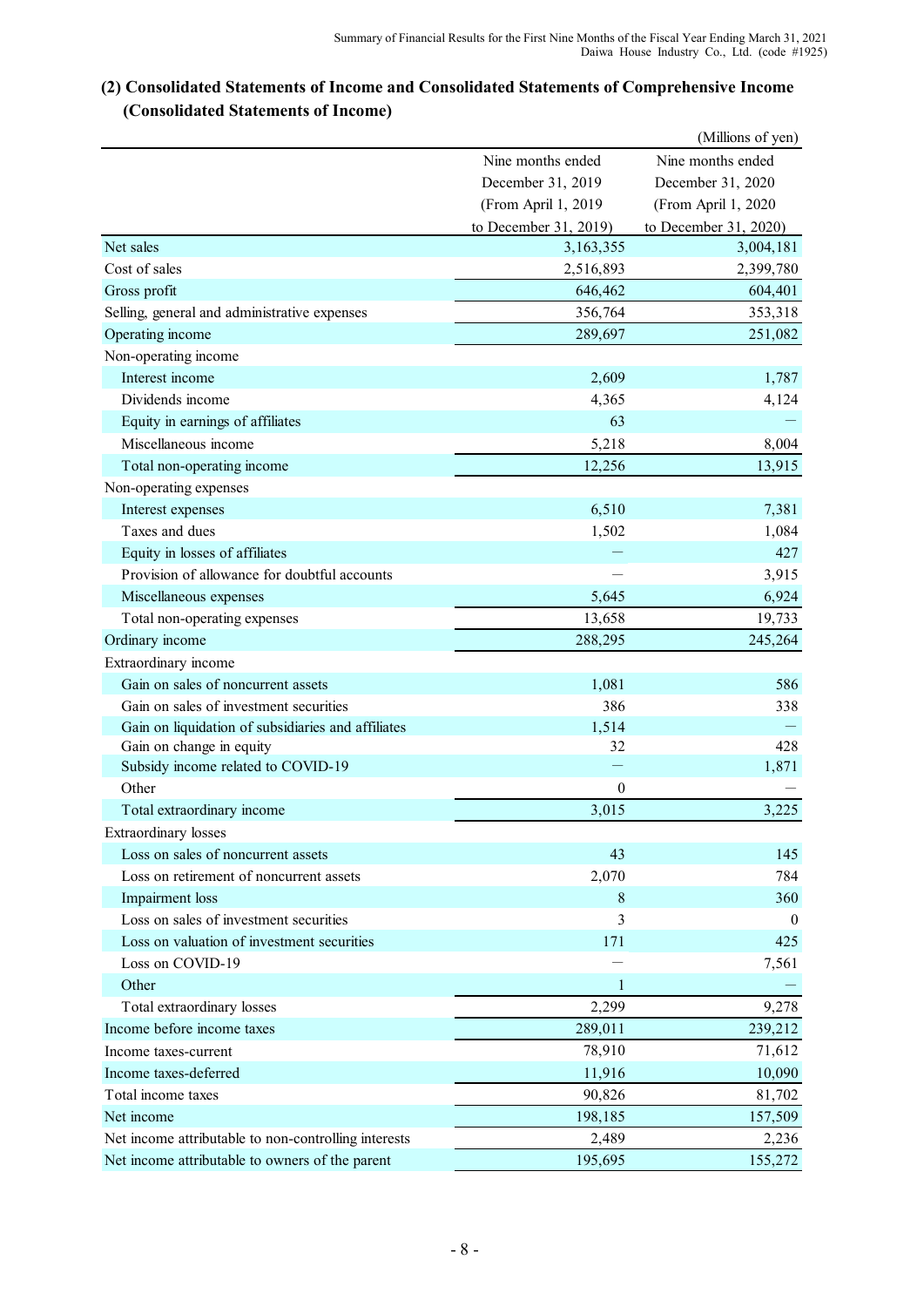# **(Consolidated Statements of Comprehensive Income)**

|                                                                                        |                        | (Millions of yen)      |
|----------------------------------------------------------------------------------------|------------------------|------------------------|
|                                                                                        | Nine months ended      | Nine months ended      |
|                                                                                        | December 31, 2019      | December 31, 2020      |
|                                                                                        | (From April 1, 2019)   | (From April 1, 2020    |
|                                                                                        | to December $31, 2019$ | to December $31, 2020$ |
| Net income                                                                             | 198,185                | 157,509                |
| Other comprehensive income                                                             |                        |                        |
| Valuation difference on available-for-sale securities                                  | 5,504                  | 16,216                 |
| Deferred gains or losses on hedges                                                     | 11                     | $-50$                  |
| Revaluation reserve for land                                                           | $\theta$               | $-0$                   |
| Foreign currency translation adjustment                                                | $-12,646$              | $-8,308$               |
| Share of other comprehensive income of associates<br>accounted for using equity method | $-2,533$               | $-952$                 |
| Total other comprehensive income                                                       | $-9,662$               | 6,905                  |
| Comprehensive income                                                                   | 188,522                | 164,414                |
| (Comprehensive income attributable to)                                                 |                        |                        |
| Comprehensive income attributable to owners of the<br>parent                           | 187,097                | 163,448                |
| Comprehensive income attributable to non-controlling<br>interests                      | 1,425                  | 965                    |